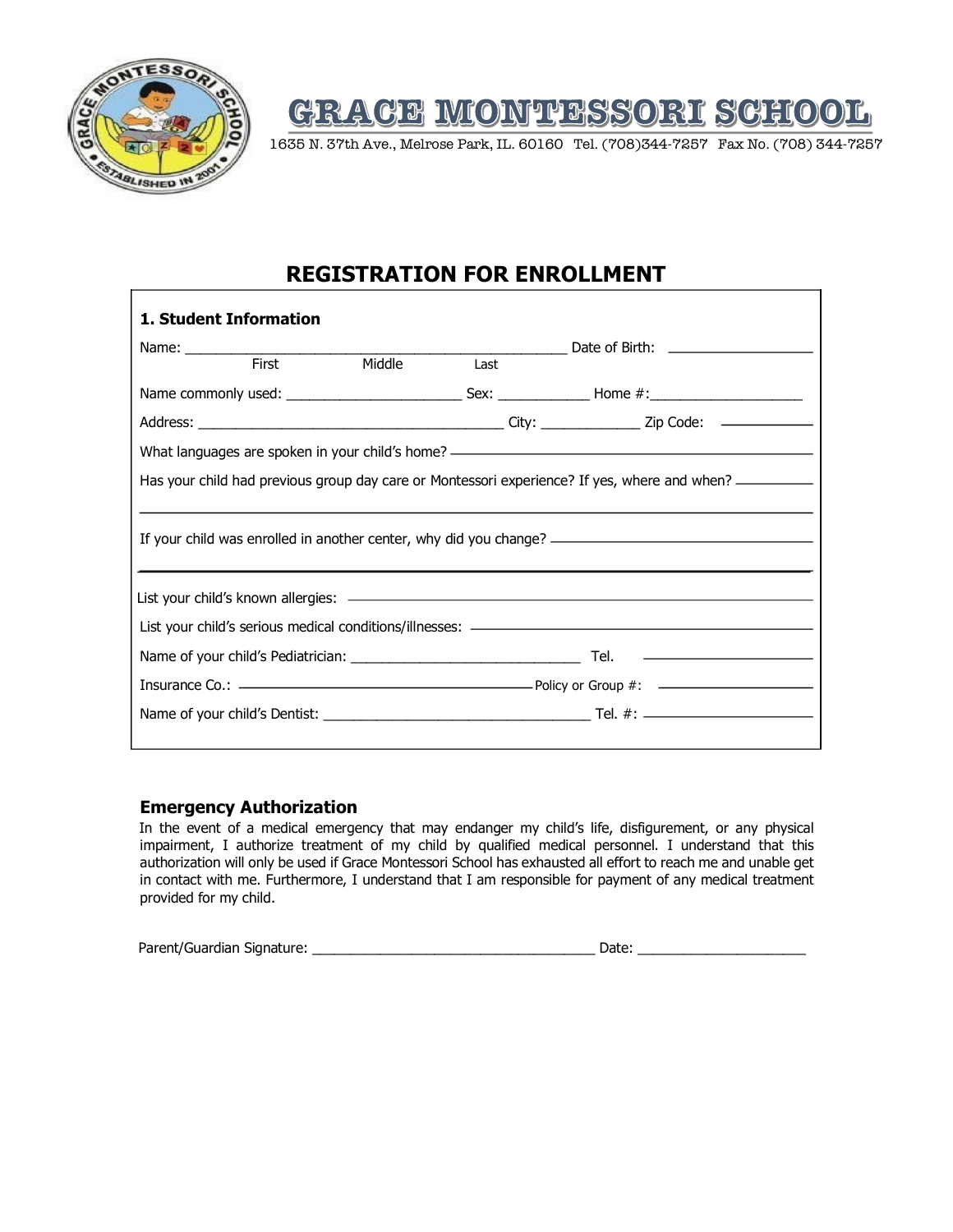

# GRAGE MONTESSORI SCHOOL

1635 N. 37th Ave., Melrose Park, IL. 60160 Tel. (708)344-7257 Fax No. (708) 344-7257

#### **2. Family Information**

### **3. Authorized persons to pick up the student / Emergency Contact**

| Name                                                          | Relationship to student                                                                                                   | Tel. $#$ |  |  |
|---------------------------------------------------------------|---------------------------------------------------------------------------------------------------------------------------|----------|--|--|
|                                                               | <u> 1980 - Johann Barbara, martin amerikan basar dan berasal dalam basar dalam basar dalam basar dalam basar dala</u>     |          |  |  |
| 2.                                                            |                                                                                                                           |          |  |  |
|                                                               | <u> 2000 - Jan James James Jan James James James James James James James James James James James James James James Ja</u> |          |  |  |
|                                                               |                                                                                                                           |          |  |  |
| Note: Please list at least three contacts, other than parents |                                                                                                                           |          |  |  |
|                                                               |                                                                                                                           |          |  |  |
|                                                               |                                                                                                                           |          |  |  |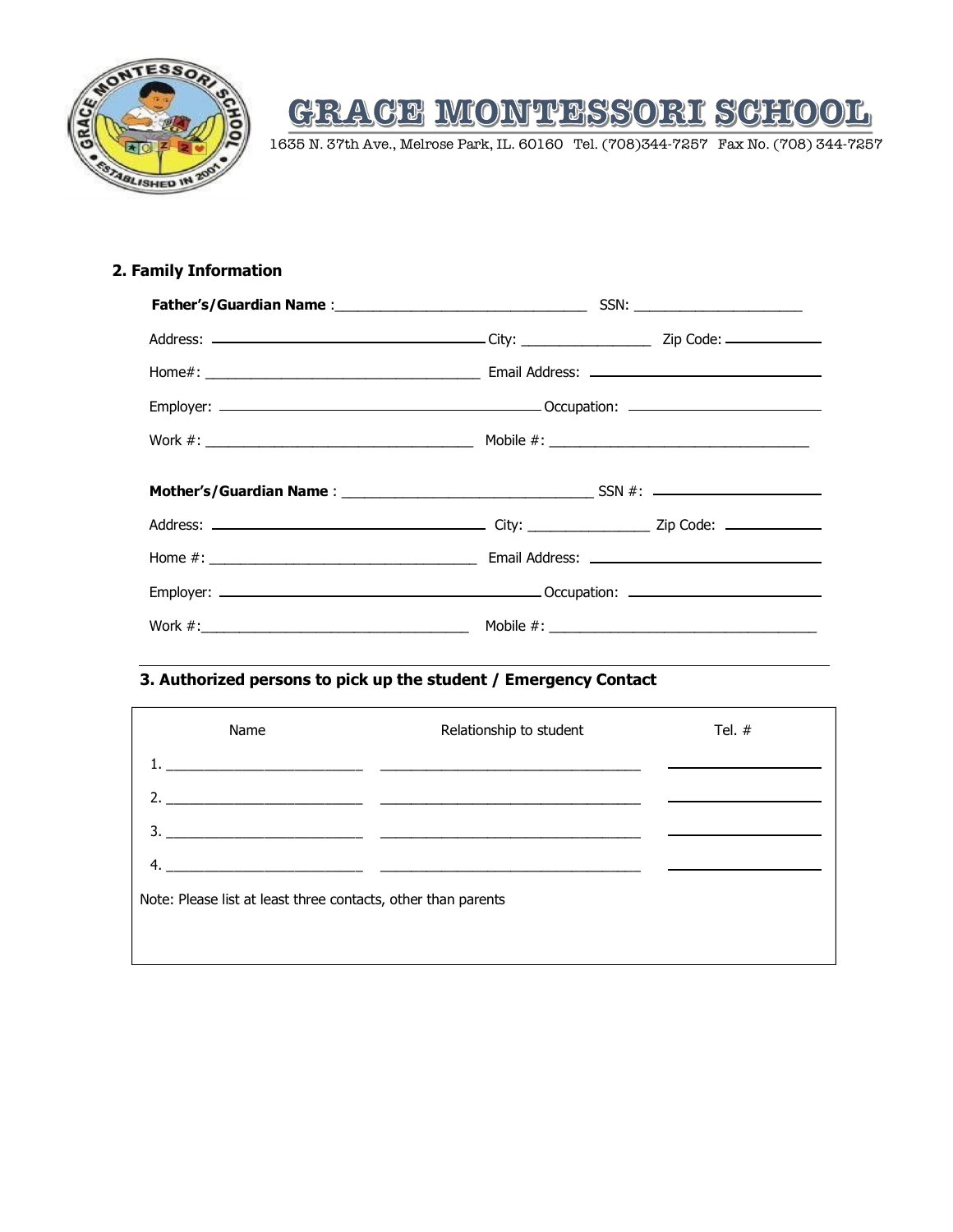

# GRACE MONTESSORI SCHOOL

1635 N. 37th Ave., Melrose Park, IL. 60160 Tel. (708)344-7257 Fax No. (708) 344-7257

#### **4. Program(s) applied for (Please check all that apply)**

| Before Care      | Half Day Schedule       | Full Day Schedule | After Care       |
|------------------|-------------------------|-------------------|------------------|
| $(7am - 9 am)$   | (9am – 12pm /1pm - 4pm) | $(9am - 3pm)$     | $(3pm-6pm)$      |
| Monday - Friday  | Monday - Friday         | Monday – Friday   | Monday - Friday  |
| Monday, Wed, Fri | Monday, Wed, Fri        | Monday, Wed, Fri  | Monday, Wed, Fri |
| Tues - Thurs     | Tues - Thurs            | Tues - Thurs      | Tues - Thurs     |

| Drop off time: | Pick-up time:  |                  | Late pick-up fee: $$1.00/min$ . |
|----------------|----------------|------------------|---------------------------------|
| Tuition: \$    | Billing cycle: | (monthly/weekly) | Returned check fee: \$25.00     |
|                |                |                  |                                 |

Registration Fee: \$ 90.00 (annually)

Supplies Fee: \$ 70.00

**All accounts that are 30 days overdue will be forwarded to a collection agency. Students** 

**cannot return to school without full payment of tuition owed to Grace Montessori School.**

#### **Tuition Agreement**

- 1. I understand that my child cannot enroll in the school if I do not sign and cooperate with the terms of this agreement.
- 2. I am aware of the tuition amount and fee schedule and understand it.
- 3. I am responsible for and agree to pay my child's tuition and all necessary fees to Grace Montessori.
- 4. I understand that I am responsible for giving 4 weeks notice if I wish to withdraw my child from the school, and that I am responsible to pay any tuition or fees owed to the school.
- 5. I understand that the school is closed for one week in December, one week in June, and one week in August and I am responsible and agree to pay for full payments for the above said months.
- 6. If I am having difficulty with my tuition payments, I am responsible for and agree to communicate in writing to the Treasurer of the school.
- 7. I understand that I may pay my child's tuition by: cash, personal check, money order, or VISA/Master Card. I agree to pay thru any of the above means if my previous personal check is returned by the bank.
- 8. I understand that I am responsible to pay the full tuition if and when the Department of Human Services denies or cancels childcare eligibility. If there is a delay in their payment schedule, I am responsible to cover the tuition for that month and get reimbursed by Grace Montessori only upon receipt of payment from DHS.
- 9. My signature indicates that I have read and understand the above conditions and that I agree to comply with these terms.

Signature : Date :